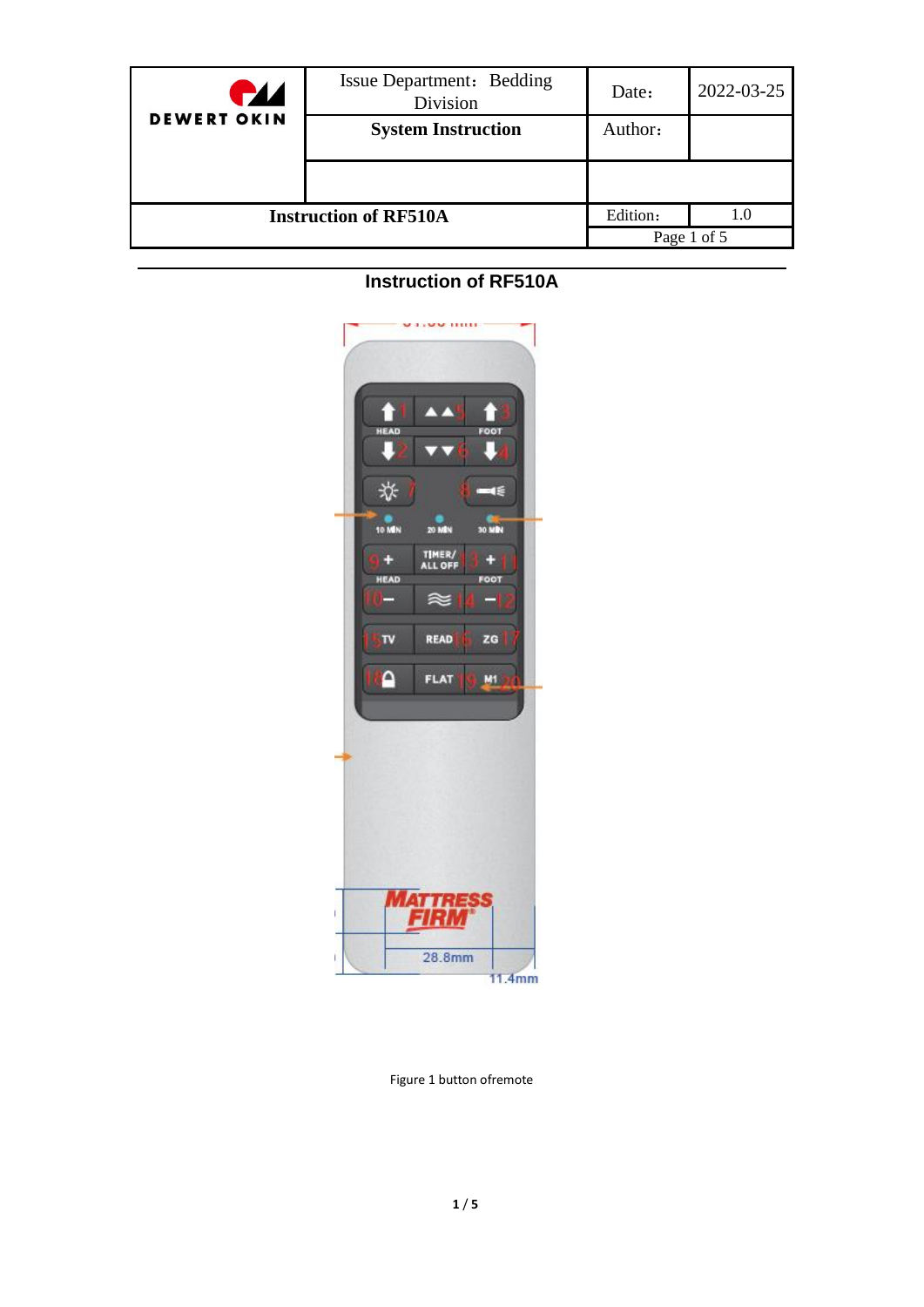| <b>PZ</b>                    | <b>Issue Department: Bedding</b><br>Division | Date:    | 2022-03-25  |
|------------------------------|----------------------------------------------|----------|-------------|
| <b>DEWERT OKIN</b>           | <b>System Instruction</b>                    | Author:  |             |
|                              |                                              |          |             |
| <b>Instruction of RF510A</b> |                                              | Edition: | 1.0         |
|                              |                                              |          | Page 2 of 5 |

### **Item**

### **1.1 Child Lock 18**

Click the Child Lock button for 3 second to lock or unlock the remote.

### **1.2 Bed lamp 7**

Click the bed lamp button to open or shut the light under the bed.

#### **1.3 Antisnore 16**

Click the Antisnore button, the bed moves to Antisnore position, press and hold Antisnore button for 5s, until backlight flashes, the control set the current position as Antisnore position

#### **1.4 TV 15**

Click the TV button, the bed moves to TV position, press and hold TV button for 5s, until backlight flashes, the control set the current position as TV position.

#### **1.5 HEAD AND FOOT UP 5**

Press head and foot up button, head and foot actuator moves out, stop when released.

#### **1.6 HEAD AND FOOT DOWN 6**

Press head and foot down button, head and foot actuator moves in, stop when released.

### **1.7 M1 20**

Click the M1 button, the bed moves to M1 position, press and hold M1 button for 5s until backlight flashes, the control set the current position as M1 position

#### **1.8 HEAD UP 1**

Press and hold HEAD UP button, head actuator moves out, stop when released.

#### **1.10HEAD DOWN 2**

Press and hold HEAD DOWN button, head actuator moves in, stop when released.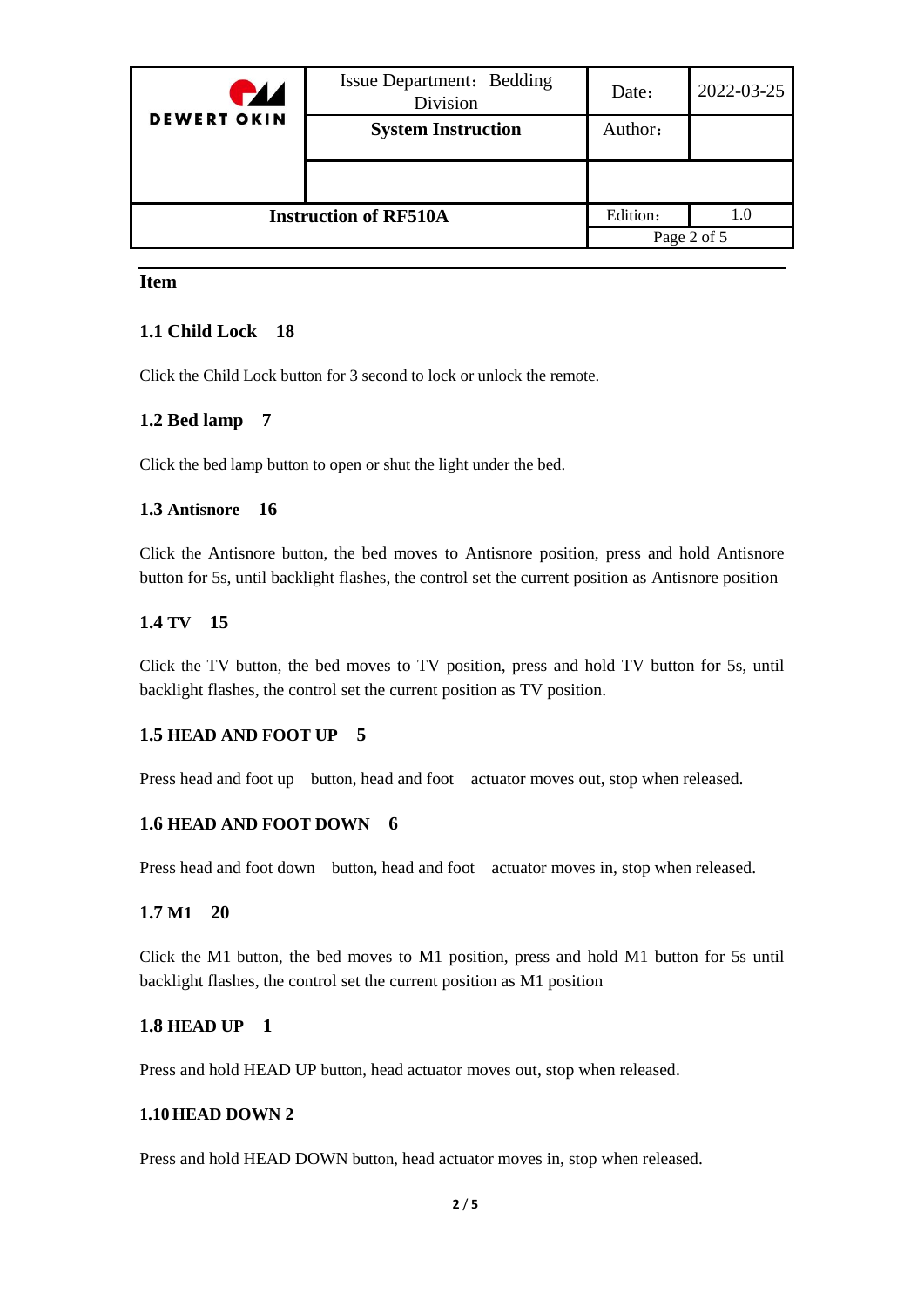| <b>HZ</b>                    | <b>Issue Department: Bedding</b><br>Division | Date:    | 2022-03-25  |
|------------------------------|----------------------------------------------|----------|-------------|
| <b>DEWERT OKIN</b>           | <b>System Instruction</b>                    | Author:  |             |
|                              |                                              |          |             |
| <b>Instruction of RF510A</b> |                                              | Edition: |             |
|                              |                                              |          | Page 3 of 5 |

## **1.11FOOT UP 3**

Press and hold FOOT UP button,foot actuator moves out, stop when released.

### **1.12FOOT DOWN 4**

Press and hold FOOT DOWN button, foot actuator moves in, stop when released.

### **1.13ZG 17**

Click the ZG button, the bed moves to zeroG position, press and hold zeroG button for 5s, until backlight flashes, the control set the current position as zeroG position

### **1.14HEAD MASSAGE 9,10**

Click the HEAD MASSAGE button, head massage motor switches massage intensity, massage intensityswitches among 0-1-2-3;

### **1.15MASSAGE model 14**

Click the MASSAGE MODEL button to change the massage model.

### **1.16FOOT MASSAGE 11,12**

Click the FOOT MASSAGE button, foot massage motor switches massage intensity, massage intensityswitches among 0-1-2-3

### **1.17MASSAGE TIME 13**

Click the MASSAGE TIME button to set the maassage time among 0-10-20-30mins.

### **1.18FLAT 19**

Click the FLAT button, the bed goes flat.

### **1.19FLASHLIGHT 8**

Click the FLASHLIGHT button to open and shut the Flashlight.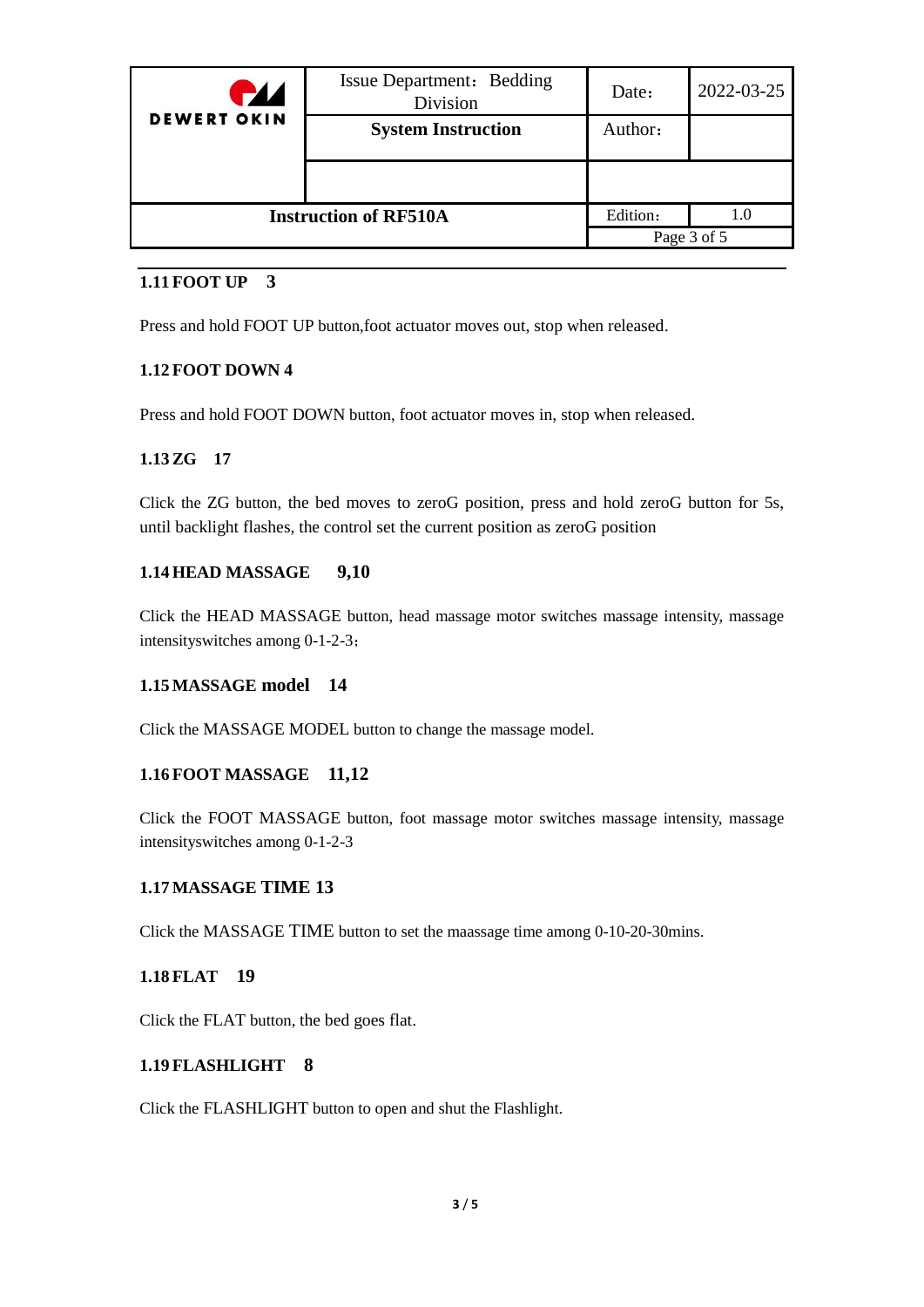| PZZ                          | Issue Department: Bedding<br>Division | Date:    | 2022-03-25  |
|------------------------------|---------------------------------------|----------|-------------|
| <b>DEWERT OKIN</b>           | <b>System Instruction</b>             | Author:  |             |
|                              |                                       |          |             |
| <b>Instruction of RF510A</b> |                                       | Edition: | 1.0         |
|                              |                                       |          | Page 4 of 5 |

#### **FCC warning**

Federal Communications Commission Statement

This device complies with FCC Rules Part 15. Operation is subject to the following two conditions:

(1) This device may not cause harmful interference, and

(2) this device must accept any interference received, including interference that may cause undesired operation.

This equipment has been tested and found to comply with the limits for a class B digital device, pursuant to Part 15 of the Federal Communications Commission (FCC) rules. These limits are designed to provide reasonable protection against harmful interference in a residential installation. This equipment generates, uses, and can radiate radio frequency energy and, if not installed and used in accordance with the instructions, may cause harmful interference to radio communications. However, there is no guarantee that interference will not occur in a particular installation. If this equipment causes harmful interference to radio or television reception, which can be determined by turning the equipment off and on, the user is encouraged to try to correct the interference by doing one or more of the following measures:

—Reorient or relocate the receiving antenna.

—Increase the separation between the equipment and receiver.

—Connect the equipment into an outlet on a circuit different from that to which the receiver is connected.

—Consult the dealer or an experienced radio/TV technician for help.

#### **FCC Caution**

Any changes or modifications not expressly approved by the party responsible for compliance could void the user's authority to operate the equipment.

The antenna(s) used for this transmitter must not be co-located or operating in conjunction with any other antenna or transmitter.

#### **Radiation Exposure Statement:**

This equipment complies with FCC radiation exposure limits set forth for an uncontrolled environment. End users must follow the specific operating instructions for satisfying RF exposure compliance. To maintain compliance with FCC exposure compliance requirement, please follow operation instruction as documented in this manual.